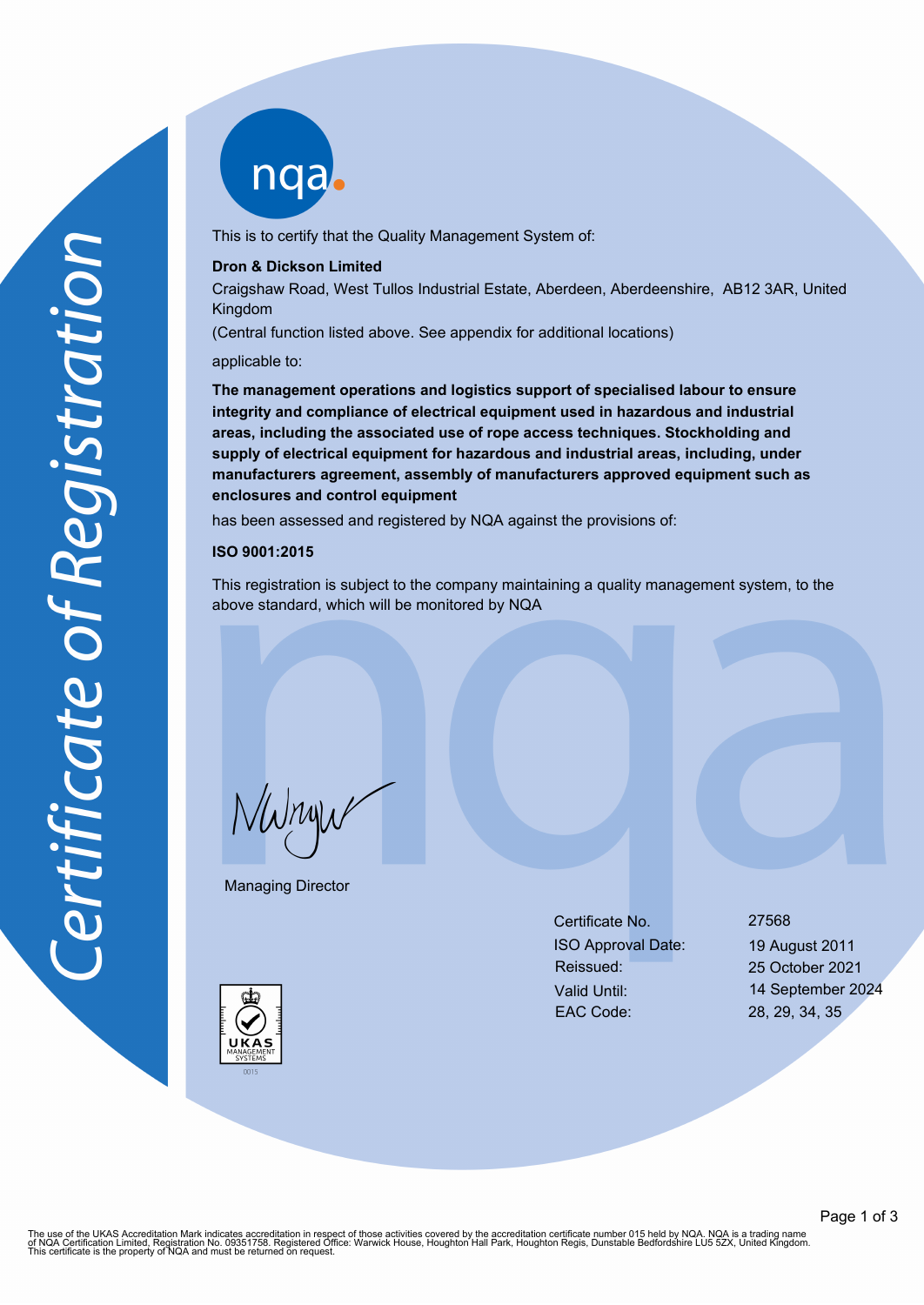nqab

Appendix to Certificate Number: 27568

**Includes Facilities Located at:**

# **Dron & Dickson Limited**

Certificate No. 27568 Craigshaw Road West Tullos Industrial **Estate** Aberdeen Aberdeenshire AB12 3AR United Kingdom

**Dron & Dickson Limited**

Certificate No. 27568 Springkerse Industrial Estate 18 Whitehouse Road Stirling Stirlingshire FK7 7SS United Kingdom

## **Dron & Dickson Limited**

Certificate No. 27568 Cumberland Place Whapload Road Lowestoft Suffolk NR32 1UQ United Kingdom

# **Dron & Dickson Limited**

Certificate No. 27568 Unit 32 Sutton Fields Bergen Way. Hull Yorkshire HU7 0YQ United Kingdom



ISO Approval Date: 19 August 2011 Reissued: 25 October 2021

Valid Until: 14 September 2024